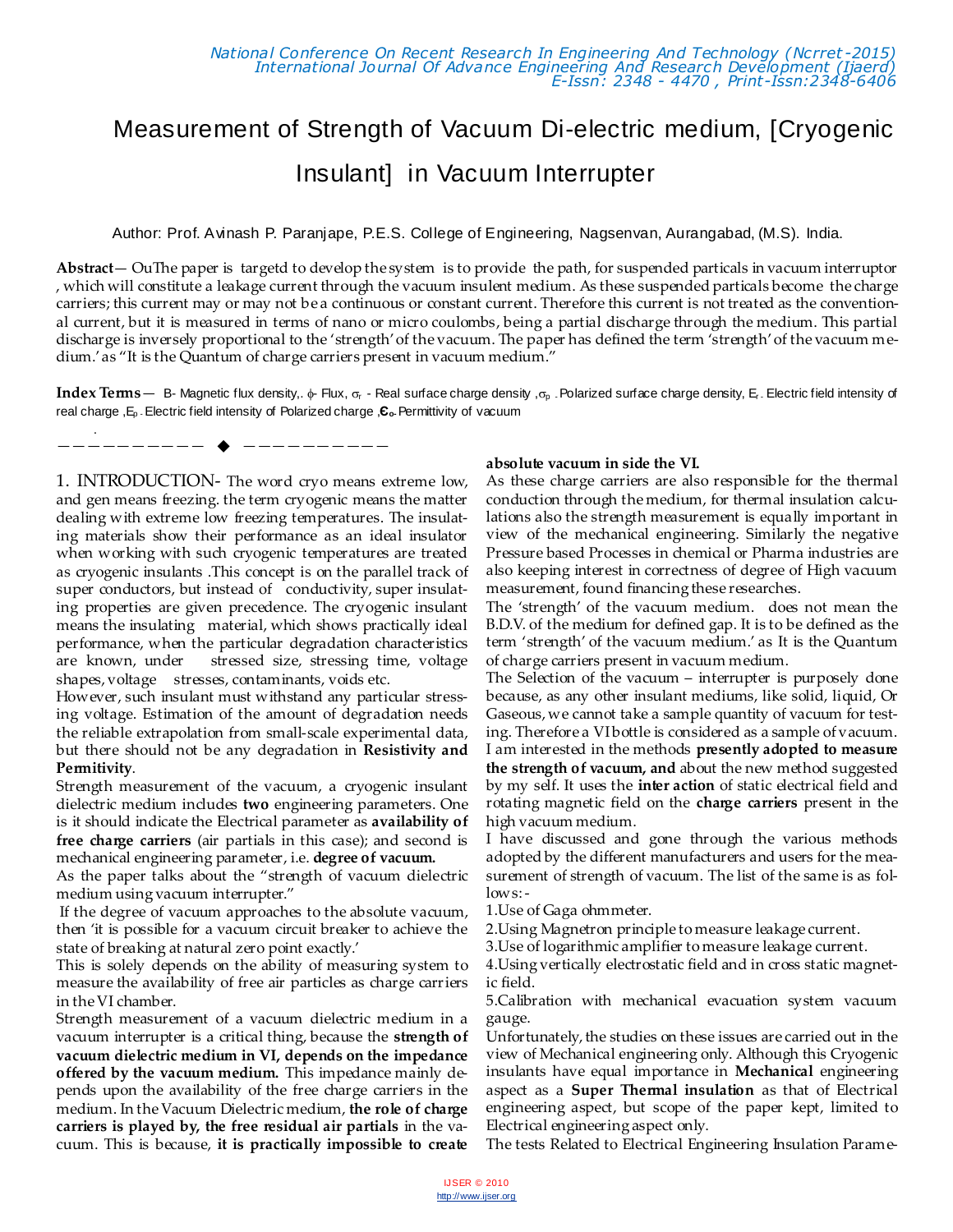ters are considered only for the study purpose. The Mechanical Engineering Parameters are found by calibrating the electrical engineering parameters in terms of their Mechanical Engineering counterparts.

As per the mechanical engineering requirements, those people have taken interest in measurement of DEGREE of vacuum only as per their requirement norms. The present methods are sound, not sufficient to sweep the cornered or under trajectory charge carriers, while measuring the strength of vacuum in side the Vacuum interrupter.

The importance of Vacuum as an **electrical insulation** is only studied by some of the scientists working with mis sile or aerospace vehicle technologies or Vacuum circuit Breaker

Manufacturers. But the problem with VCB manufacturers is limited to their guarantee period. This is because the factory made VI s cannot keep their internal pressure (**vacuum**) throughout their lifetime. As the claimed life of VI is in the range of 10 to 20 years, and Customer wants to be sure that the pressure in the vacuum interrupter won't increase significantly during this period. Thus it is a need of VCB manufacturers that there should be a technique, which could enable to detect the residual pressure in VI at any moment of time.

2. REQUIREMENTS FOR TESTING

The most fundamental requirement of testing is an **AVAILI-BILITY of test sample**.

For other Cryogenic insulants, which are either in **fluid** or **solid** form, it is easy to make the **sample** available for trial or testing purpose; and keep that sample at cryogenic conditions and then we can carry out all types of required testings. All above said methods are not able to measure the strength of vacuum up to required accuracy. Therefore the efforts are needed to measure the strength up to the electrical engineering expectations approaching to an ideal insulator. This is the motive behind this topic selection. But it is just to be impossible to collect some sample of the **high vacuum** medium.Therefore a **vacuum interrupter** is used and treated as a sample bottle of the vacuum medium available for testing purpose.

### 3.OLD TECHNIQUES:

#### a)Use of Gaga ohmmeter

This is the most basic and commonly used method for measuring the resistively of any insulator, similler to that of mega ohm meter. Only thing is the development of **Gegaohm** meter, on the basis of **Galvanometer** principle. In this method the VI is connected across the Gegaohm meter and the resistance is measured on the display.







**Cathod Cathod** 

In this type of vacuum strength measurement method, the shielding electrodes are specially designed and during testing, they are fed one at a time by a pulsating dc positive train to make them +ve one after another to achieve **Magnetron effect**  , for the emitted electron from centrally located Kathod [in this case the VI contact]. This will develop **helical path** for the electron (free air particles in this case).and the electrons are oriented in a required trajectory.

These are collected by shield and discharged through a decided path.Then by measuring this discharge current ,the strength is calculated of a vacuum medium.

c) Use of logarithmic amplifier to measure leakage current.



In this method, the high DC voltage[1.2 RATED] is applied across the open contacts of VI and the shielding electrode is kept at ground potential as a Reference voltage and the leakage current is measured by using Logarithmic amplifiers since the current is in neno- amperes.

d) Using vertically electrostatic field and in parallel static magnetic field.



In this system, the open contacts of VI bottle are subjected to high Voltage DC supply to establish the capacitance between two contacts.

The magnetic solenoid coil terminals are connected to the high DC current supply to develop heavy magnetic flux.

Their **joint action** on free air particles, make them to get **pola-**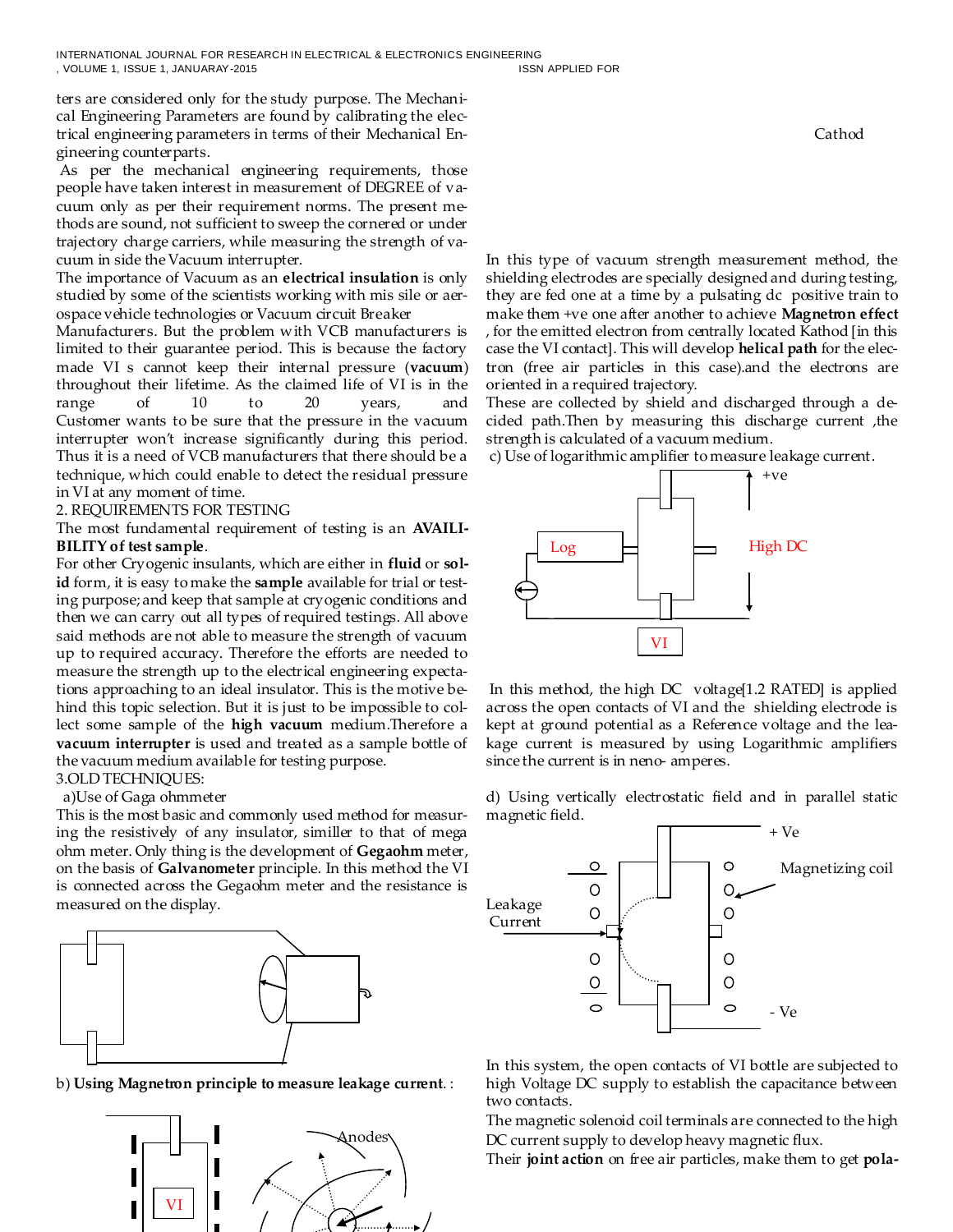INTERNATIONAL JOURNAL FOR RESEARCH IN ELECTRICAL & ELECTRONICS ENGINEERING , VOLUME 1, ISSUE 1, JANUARAY-2015 ISSN APPLIED FOR

**rized** to words shielding electrode kept at reference potential, by measuring the current through it and calibrating the same, the strength of the field is determined**.**

The fundamental principle used behind this method is based on the Faraday's Law, saying that '**whenever a current carrying conductor is placed in the magnetic field a force gets exerted on it**.' In this

case, the charged particles and their free movement in a medium can be treated as instantaneous current and there is a development of MAGNETIC DRAG according to the effect of '**Lorentz Force'** which gets developed on a charged particle when a charged particle moves in a region where both the magnetic and electric field are present. The **equation** of this motion for the **charge** is given by the relation,

$$
m (dv/dt) = QE + Q (v \times B)
$$

### 4. Concept Development:

Now, at this stage it was an attempt to design the scheme according to my new concept,That is the use of rotating magnetic field for giving the discharge flow orientation to suspended air or gas particles in the evacuated interrupter bottle. For this purpose, it is needed to convert these suspended particles in to charged ones. As the air particle is electrically neutral, so it is achieved by applying an electric [D.C.] potential across the vacuum medium and making these particles as **'electric dipoles'**.

Then by developing the rotating magnetic field inside the medium the orientation can be given. The direction of discharge flow orientation depends on direction of the rotating magnetic field and the polarities of the DC potential applied across. As well as the value of DC voltage and field strength of the rotating field.

Being a familiarity with induction motor stator function, the use of induction motor stator design is done for development of rotating magnetic field. The speed of the field can be precisely varied by varying the supply frequency or the pole changing method, by pole changing, we can vary the speed in even multiples. The variable frequency source availability in range (power frq.to RF) at 3-ph.ac voltages is not easily possible, hence it is suggested to use multipole three-phase induction motor design for this purpose.

The DC potential is developed by using a ripple free threephase rectifier unit. The requirement and use of mechanical fixtures to have a separation in VI contacts is not considered as a design part.

The significant development in measurement of vacuum is done, in around **1995,** after **approximately two decades,** by Indian Ex-BARC scientists, Dr.P.K.Naik along with the Manager of Crompton Greaves ltd Mr.M.M.Katre, and these intellectuals developed an instrument based on **INVERTED** 

**MAGNETRON** Principle for their own industrial exclusive use only.

 All above said attempts are the out come of the urge shown by these scientists and their different ideas. Every body claims about the maximum accurate and precise measurements by his method, but because of their own national/company interests, nobody gives the details about the method developed by him. Therefore a comparative study of all these methods could not been carried out. Only preliminary conceptual method details could be collected.

# **5.Development Of The System:**







[fig-3.1]

The scheme consists of the rotating magnetic field similar to that of the field developed in case of the 3hree phase induction motor. Therefore a 3-phase induction motor stator is used for this purpose. The stator winding is designed accordingly. As the field strength is depending on the current flowing through it, and the speed is a function of 1.supply frequency and/or 2.no.of poles developed by the stator winding. Then the VI is to be placed in the stator at the place where normally the rotor is used to be placed. Therefore the developed rotating magnetic field acts on the suspended air particles [charge carriers] inside the VI ceramic body, which is sealed and so isolated from external atmospherical conditions. The suspended air particles are already under the influence of static dc electric field so they are converted in to electrical dipoles. these dipoles when come under the influence of the magnetic field, starts moving in an helical path. It is targated to provide them the path, which will constitute a leakage current through the vacuum insulent medium. as the dipoles are the charge carriers; this current may or may not be a continuous or constant current. therefore this current is not treated as the conventional current, but it is measured in terms of nano or micro coulombs. being a partial discharge through the medium. this partial discharge is inversely proportional to the 'strength' of the vacuum.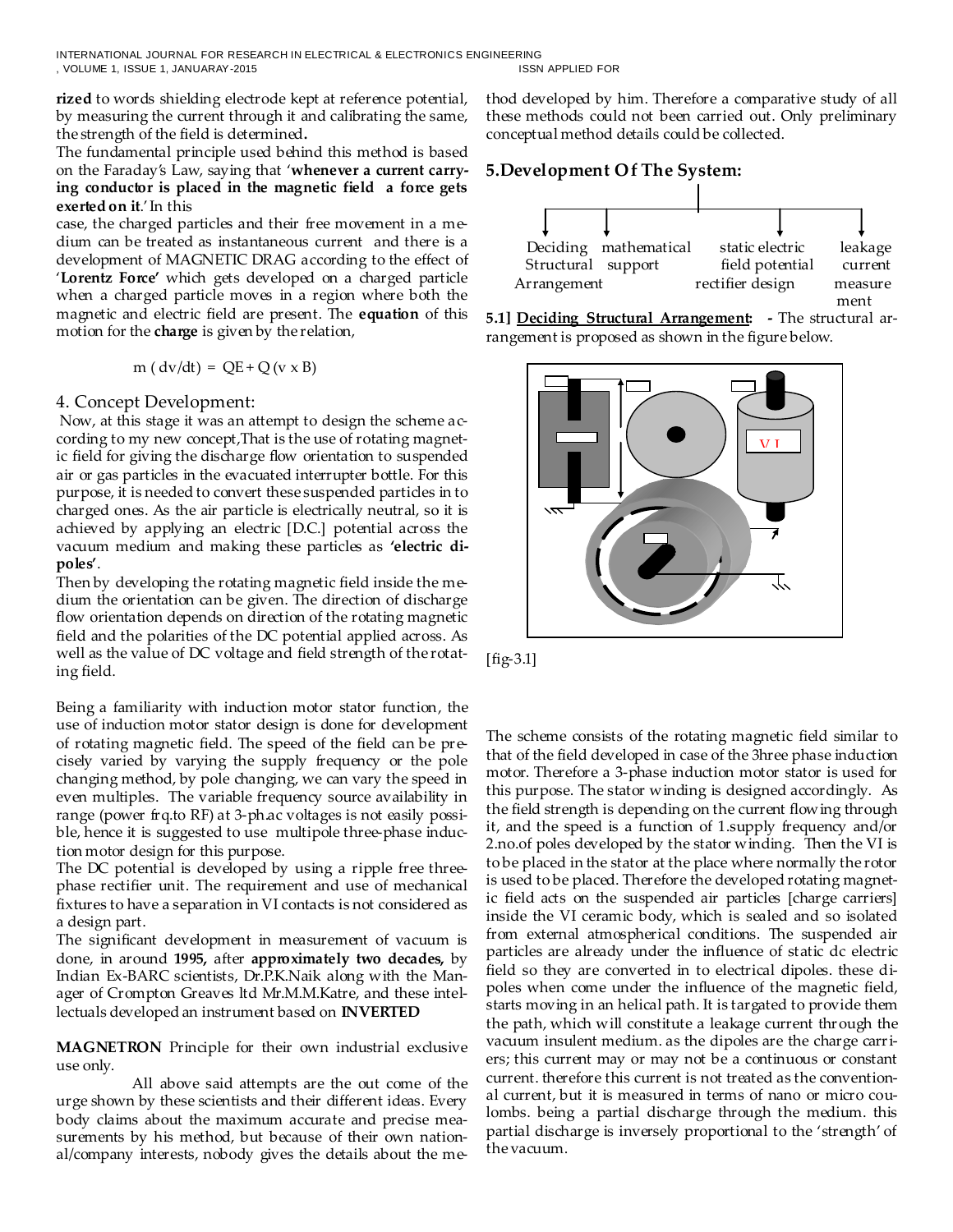INTERNATIONAL JOURNAL FOR RESEARCH IN ELECTRICAL & ELECTRONICS ENGINEERING , VOLUME 1, ISSUE 1, JANUARAY-2015 ISSN APPLIED FOR

To get the desired precise results from the scheme, it is necessary to have an uniform air gap through out the periphery of the VI and the stator winding. This is achieved by the VI holding fixture.

The core of the stator winding is selected of the high silicon material. This is because of that the frequency range required to control the speed of the magnetic field, can vary from few Hz to radio- frequency range in MHz.The main reason of avoiding this high frequency 3-phase supply is, its nonavailibility. Therefore It is chosen the method of multipolar induction motor. Though it has a disadvantage of change in speed in steps of multiple of two.

The Vacuum Interrupter is required to be placed in the rotating magnetic field, developed by similar method as that of a three phase induction motor . the VI should be placed as that of a rotor with all around air gap.

Then the static electric field has to be developed by supplying high DC voltage to the open electrodes of the VI .

Then the developed rotating helical force will be able to sweep the cornered and off track suspended air particles. This was not possible with the other methods discussed above.

6.Mathematical Support: -

 As Discussed above the suspended air particles are kept in a static electric field, and the rotating magnetic field. Therefore the particle is subject to two forces one is due to static electric field and another is due to magnetic field.

Their effects can be determined according to following theories.

Polarization of suspended particles:-

When an electric field is applied between two electrodes having a dielectric medium between them then, there are two kinds of electric charges to be considered. (i) Bound charges in the dielectric, which are produced due to polarization in the dielectric and are called polarized charges or polarized electric Dipoles. These charges are bound to the atoms or molecules. (ii) Real charges, which are present on the electrodes.

If,  $E_r$  = electric intensity produced without dielectric then;

 $E_r = \sigma_r /C_o$  when dielectric K (S.I.C.= specific inductive capacity, some times called as relative permeability) fills the space between the two electrodes ; then surface density of two sides of dielectric becomes +  $\sigma_{\rm P}$  and -  $\sigma_{\rm P}$ . These will produce their own intensity  $E_p = + \sigma_p / C_0$  and  $E_p = - \sigma_p / C_0$  respectively, but in apposite direction to the initial one. Hence the intensity of the field gets reduced. This results in reduction in PD between electrodes. Hence increase in the capacity in arrangement to take up more charge.



#### Original

The resultant intensity E and the induced charge, On the surface of the dielectric may be found as below.;



Thus Induced surface charge per unit area i.e.  $[q_{p/A}]$  is called electric polarization and is denoted  $b\bar{v} P$ .

Therefore  $\boxed{q_r / A = (q_r / \varepsilon_{\infty} A K) \varepsilon_{\infty} + p}$  or

$$
qr / A = C_0 E_r + P = D
$$

This gives us, D = Є<sup>o</sup> E+P ---------------------------(IV)

Since in ISOTROPIC media ( Media having same physical properties in all directions) like Vacuum ,P  $\alpha \in E$  or  $\chi = P$  /  $\mathcal{E}_o$  E. This  $\chi$  = [ Polarization / Applied field] and called as Dielectric Susceptibility , a dimension less ratio and is analogous to Magnetic Susceptibility .

Hence we can write  $D = \sigma_r = \mathcal{C}_0$  EK --------(V)

From equation (IV), we can state  $\epsilon_{\infty}$  KE =  $\epsilon_{\infty}$  E+P

or P = Є<sup>o</sup> E (K-1) ----------------------------------------- (VI)

For the vacuum medium  $K = 1 + \chi$ 

It must be noted that E is local field within the dielectric i.e. Vector sum of external field applied and that due to atomic or molecular DIPOLES formed because of polarization.

The above discussions can make a generalized statement that the equation (V) is a generalized equation, which states that, electric induction in an isotropic medium like vacuum equals the product of dielectric constant and electric intensity.

D- is also called as the density of the lines of induction. In vacuum , K =1.and so the value of



We can conclude that,

1. D is concern with free charges only and the lines of D begin and ends up with free charges.

2. P is linked with the polarization of charges only. and the lines of P start and ends up with polarized charges only.